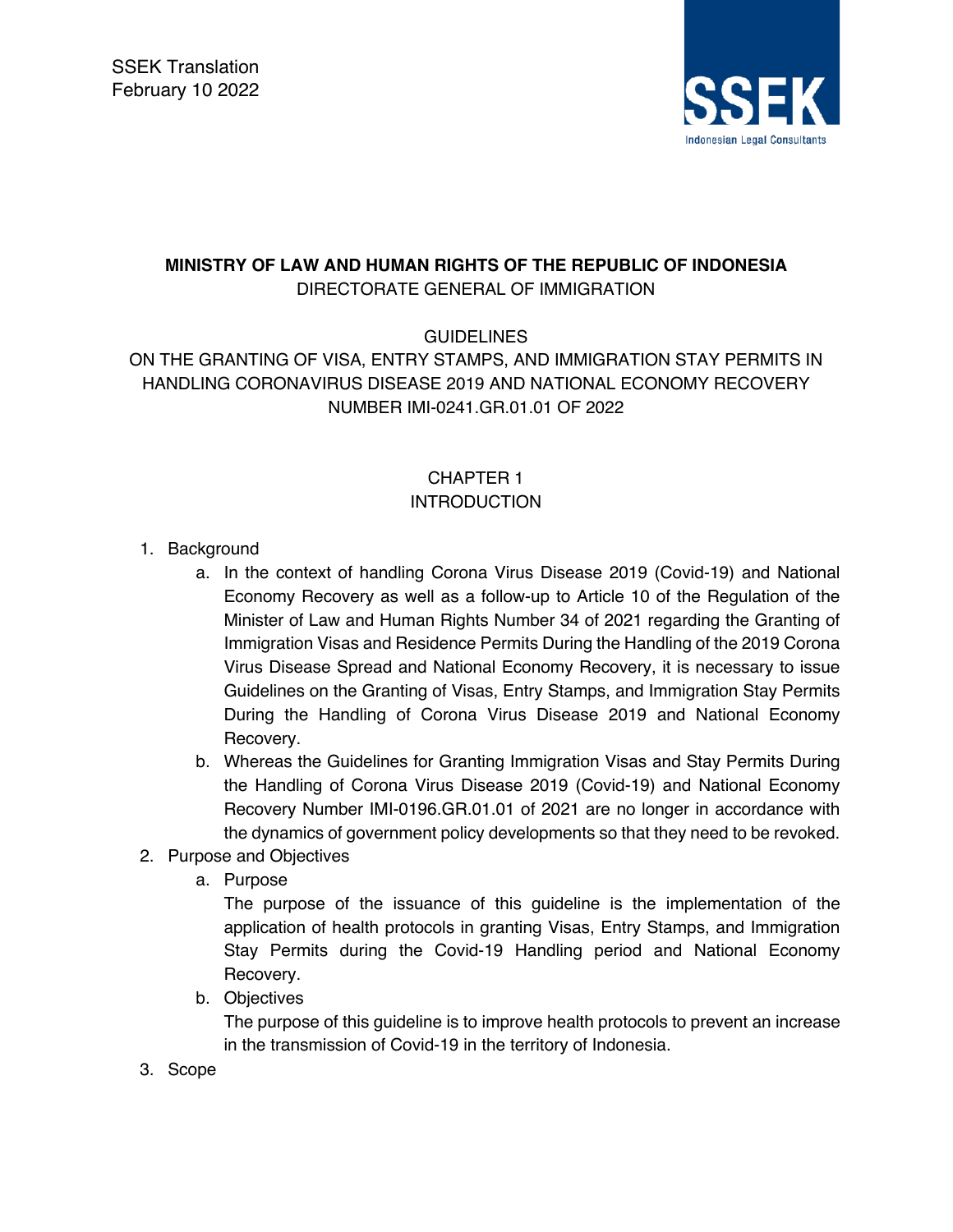

The scope of the guideline is the affirmation of the immigration function in supporting the government's efforts to prevent an increase in the spread of COVID-19 in the territory of Indonesia which includes:

- a. Introduction;
- b. Granting of Visas;
- c. Granting of New Residence Permits Through Visa Application
- d. Extension of ITAS/ITAP and/or Re-Entry Permit (IMK) for Foreigners Who Are Still Abroad;
- e. Immigration Checks at Immigration Checkpoints;
- f. Immigration Control;
- 4. Definition
	- a. Immigration is a matter of traffic of people entering or leaving the Indonesian Territory and its supervision in the context of maintaining the upholding of state sovereignty.
	- b. Visa of the Republic of Indonesia, hereinafter referred to as Visa, is a written statement, either manually or electronically, given by an authorized official to travel to the Indonesian Territory and becomes the basis for granting a Stay Permit.
	- c. Stay Permit is a permit granted to a Foreigner by an Immigration Officer or foreign service official either manually or electronically to be in the Indonesian Territory.
	- d. Guarantor is an individual or corporation that is responsible for the presence and activities of Foreigners while in the Indonesian Territory.
	- e. Immigration Checkpoints are checkpoints at seaports, airports, cross-border posts, or other places as places of entry and exit from the Indonesian Territory.
	- f. Corona Virus Disease 2019 hereinafter referred to as Covid-19 is an infectious disease caused by Severe Acute Respiratory Syndrome Coronavirus 2 (SARSCoV-2).
	- g. Reverse Transcriptase-Polymerase Chain Reaction, hereinafter abbreviated as RT-PCR, is a laboratory examination to detect the presence of the genetic material of the Covid-19 virus.

## CHAPTER II

## GRANTING OF VISA

- 1. Application for a Visit Visa or Limited Stay Visa shall be submitted by the Guarantor who is domiciled in the territory of the Republic of Indonesia to the Director General of Immigration based on the type of activity of the Foreigner.
- 2. The Guarantor for Foreigners who apply for a Visit Visa as referred to in number 1 is in the form of a corporation, in the event that a Visit Visa is applied for Tourism, the Guarantor is in the form of a travel agency/tourist agent or hotel.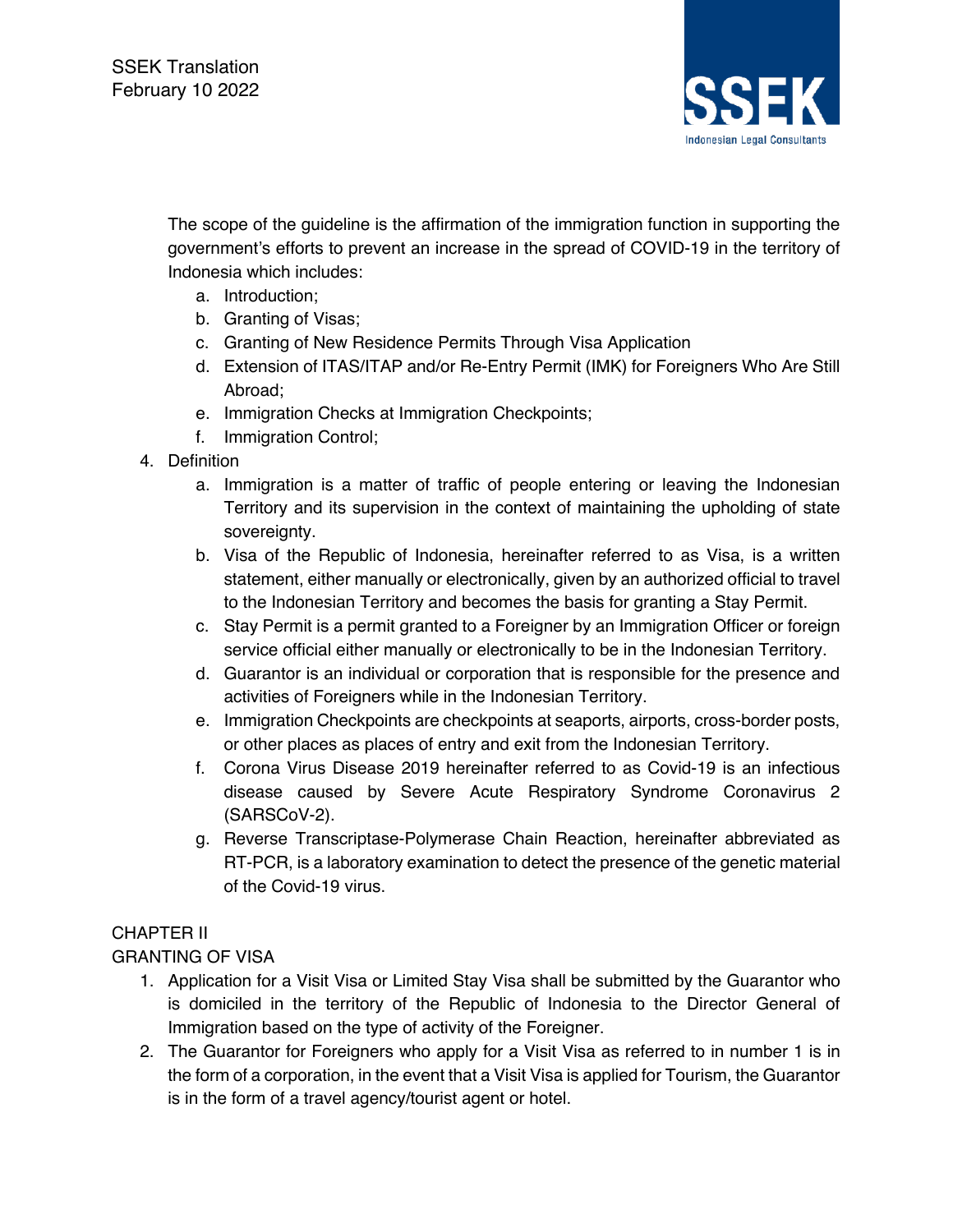

- 3. Application for a Visit Visa is submitted by fulfilling the provision as referred to in Article 90 of Government Regulation Number 48 of 2021 regarding the Third Amendment to Government Regulation Number 31 of 2013 regarding Implementing Regulations of Law Number 6 of 2011 regarding Immigration.
- 4. Application for a Limited Stay Visa is submitted by fulfilling the provisions as referred to in Article 103 of Government Regulation Number 48 of 2021.
- 5. In addition to meeting the provisions as referred to in numbers 3 and 4, the application for a Visit Visa and Limited Stay Visa must also attach:
	- a. Evidence of having received the full dose of Covid-19 vaccine;
	- b. Statement letter willing to comply with all applicable health protocols in Indonesia; and
	- c. Proof of ownership of health insurance/ travel insurance that includes financing health, and/or statement letter willing to pay independently if affected by Covid-19 while in Indonesia.
- 6. In addition to attaching the requirements as referred to in number 3 and number 5, application for Visit Visa with visa index B211C must also attach:
	- a. Permit to Use Filming Locations in Indonesia for visit visa applications in the context of Making Films; or
	- b. Recommendations of Relevant Agencies for visit visa applications in the context of Journalism for coverage of meetings related to the Indonesian Presidency in the G20.
- 7. In the event that an application for a Limited Stay Visa in the context of work is submitted for a foreigner who will work on a National Strategic Project or a National Vital Object, in addition to attaching the requirements as referred to in number 4 and number 5, the application must also attach a recommendation from the ministry that organizes coordination, synchronization, and controlling the affairs of the ministry in the administration of government in the maritime and investment sectors.
- 8. An application for a Visit Visa for 1 (one) trip can also be submitted to an Immigration Officer or a designated Foreign Service Officer to the Representative of the Republic of Indonesia Abroad.
- 9. The Visa application as referred to in number 8 is submitted for the following types of activities:
	- a. Government duties within the framework of the Indonesian G20 Presidency or the 144th International Inter-Parliamentary Union (IPU) Session;
	- b. Journalism in the context of covering meetings related to the Indonesian Presidency in the G20; and
	- c. Humane reasons, among others:
		- 1) Visit/ accompany parents/ siblings who are sick/deceased; or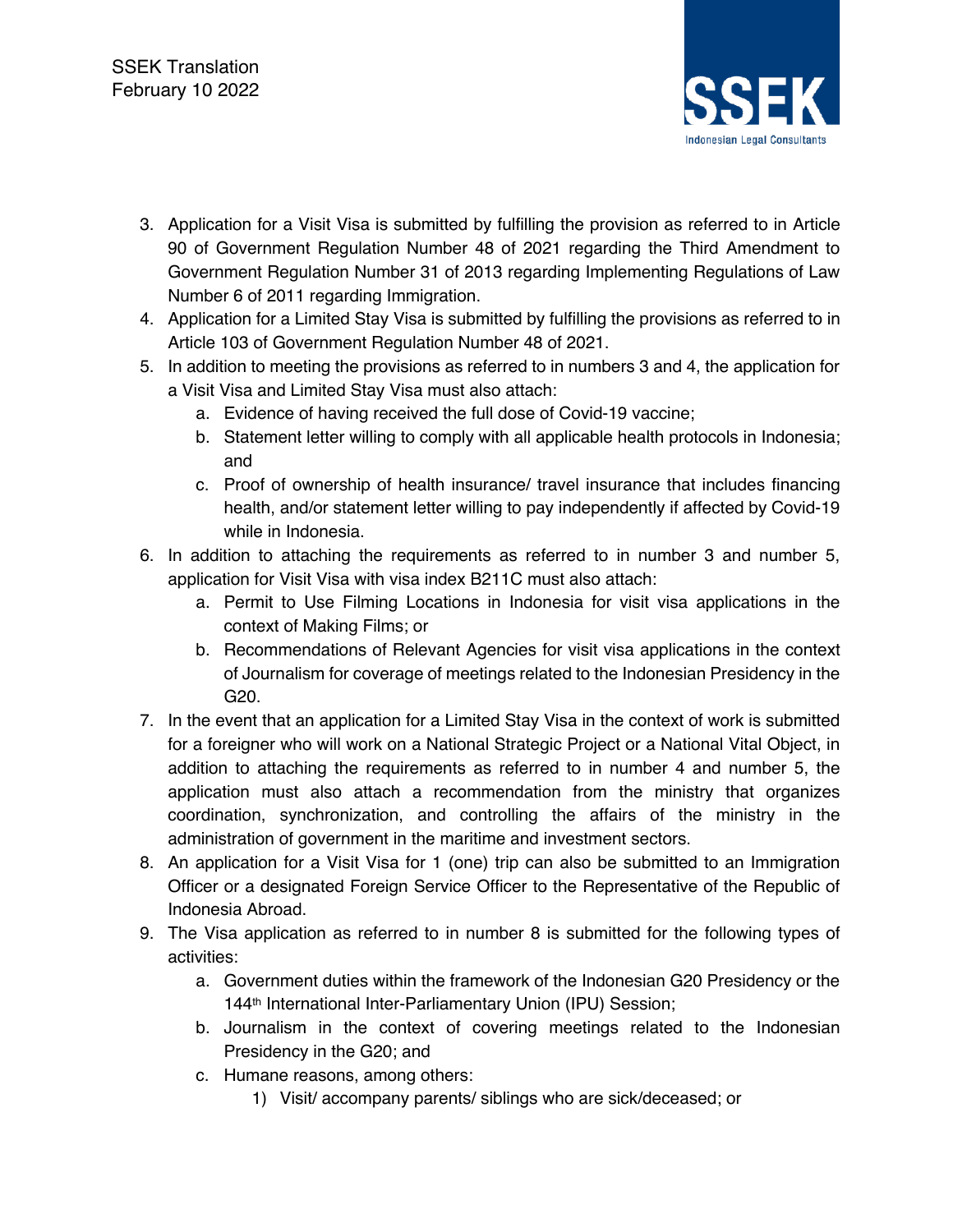

## 2) Medical needs.

- 10. Visa application as referred to in number 8 is carried out by fulfilling the provisions as referred to in Article 90 of Government Regulation Number 48 of 2021 and attaching:
	- a. Proof of the reason for the visa application;
	- b. Evidence of having received the full dose of Covid-19 vaccine;
	- c. Statement letter willing to comply with all applicable health protocols in Indonesia; and
	- d. Proof of ownership of health insurance/ travel insurance which includes health financing, and/or a statement letter willing to pay independently if affected by Covid-19 while in Indonesia.
- 11. The granting of a Visa as referred to in number 8 must be reported at the first instance to the Director General of Immigration attn. Director of Immigration Traffic.
- 12. Evidence of having living expenses for themselves and/or their family while in the Indonesian Territory attached to the application as referred to in Article 90 and Article 103 of Government Regulation Number 48 of 2021 is in the form of a bang statement, savings book, or deposit of the last 3 (three) months owned by the relevant Foreigner or Guarantor with an amount of at least USD 2000 (two thousand US dollars) or its equivalent.

#### CHAPTER III

#### GRANTING OF NEW STAY PERMIT THROUGH VISA APPLICATION

- 1. Foreigners holding Visit Stay Permits, Limited Stay Permits or Permanent Stay Permits who are in the territory of Indonesia and cannot return to their country or leave the territory of Indonesia, may be granted a new Stay Permit by applying for a Visa if their stay permit cannot be extended and/or cannot be transferred in accordance with the provisions of the laws and regulations.
- 2. The application for a new Stay Permit through a Visit Visa application as referred to in number 1 is carried out by fulfilling the requirements as referred to in Article 90 of Government Regulation Number 48 of 2021.
- 3. The application for a new Stay Permit through an application for a Limited Stay Visa as referred to in number 1 is carried out by fulfilling the requirements as referred to in Article 103 of Government Regulation Number 48 of 2021.
- 4. In addition to meeting the provisions as referred to in numbers 2 and 3, the application for a Visit Visa and Limited Stay Visa must also attach:
	- a. Statement letter willing to comply with all applicable health protocols in Indonesia;
	- b. Proof of ownership of health insurance/travel insurance which includes health financing, and/or a statement letter willing to pay independently if affected by Covid-19 while in Indonesia; and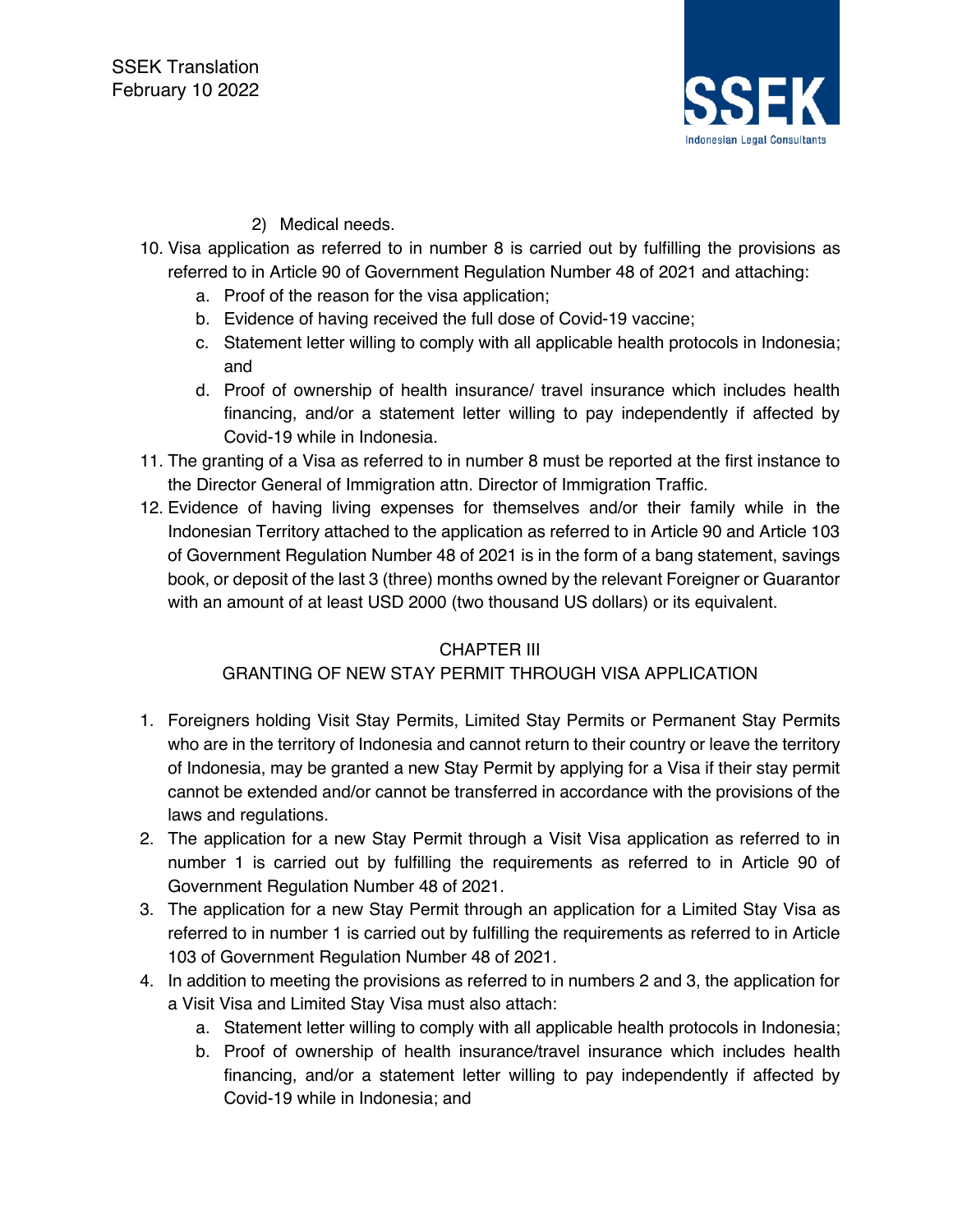

- c. The latest proof of Stay Permit for Visit Stay Permit holders or return of Immigration Documents (Exit Permit Only / EPO) for Limited Stay Permit or Permanent Stay Permit holders.
- 5. Evidence of having living expenses for themselves and/or their family while in the Indonesian Territory attached to the application as referred to in Article 90 and Article 103 of Government Regulation Number 48 of 2021 is in the form of a bank statement, savings book, or deposit of the last 3 (three) months belonging to Foreigner concerned or Guarantor with an amount of at least USD 2000 (two thousand US dollars) or equivalent.
- 6. Foreigners holding Limited Stay Permits or Permanent Stay Permits as referred to in number 1 who will apply for a new Stay Permit through an application for a Visit Visa or Limited Stay Visa must carry out the procedure for returning Immigration Documents (Exit Permit Only / EPO) at the Immigration Office.
- 7. The application for a new Stay Permit through a visa application as referred to in number 1 must be made before the Stay Permit expires, in the event that the Foreigner overstays for less than 60 (sixty) days must complete the payment of the fee at the time of extension of the Immigration Stay Permit at the Immigration Office or at when leaving the territory of Indonesia at the Immigration Checkpoint.
- 8. Foreigners are not subject to overstay as long as the immigration PNBP payment in the Visa application is made before the Stay Permit expires.
- 9. In the event that the immigration PNBP payment in applying for a Visa is made after the Stay Permit expires, the foreigner is subject to overstay whose payment of fees is settled in accordance with number 7.
- 10. Foreigners as referred to in number 1 who already holds a Limited Stay Visa, may be granted a Limited Stay Permit after reporting no later than 7 (seven) days to the Immigration Office whose working area includes to the residence of the Foreigner.
- 11. Foreigners as referred to in number 10 who report to the immigration office more than 7 (seven) days are subject to an overstay fee in accordance with the provisions of the laws and regulations.
- 12. In the event Foreigners:
	- a. Overstay of more than 60 (sixty) days;
	- b. Are subject to Immigration Administrative Actions in the form of Deportation; and/or
	- c. Are denied the granting or extension of Stay Permit based on the provisions of the laws and regulations, a new Stay Permit cannot be granted and must immediately leave the territory of Indonesia.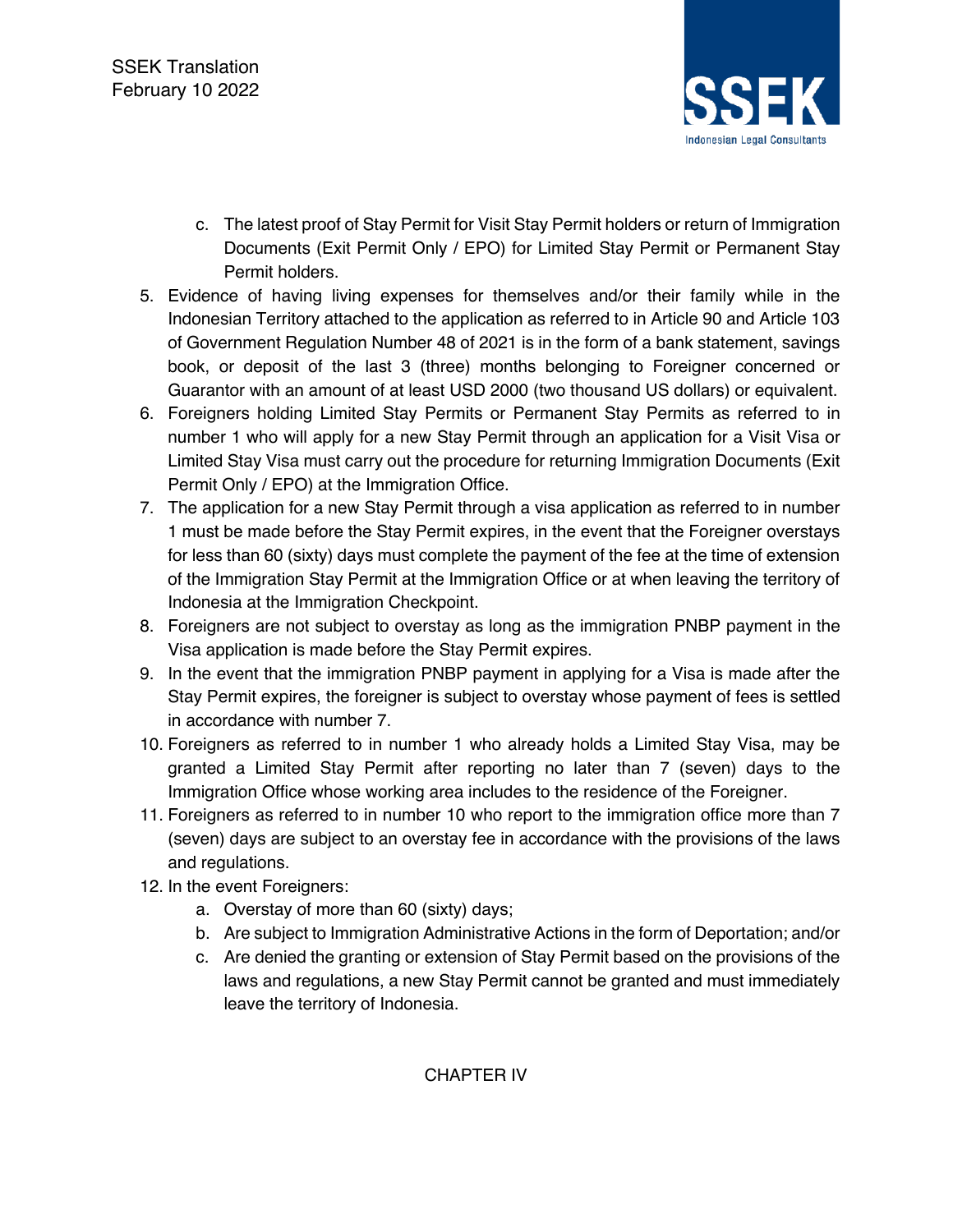

# EXTENSION OF ITAS/ITAP AND/OR RE-ENTRY PERMIT (IMK) FOR FOREIGNERS WHO ARE STILL ABROAD

Extension of ITAS/ITAP and/or Re-Entry Permit (IMK) for foreigners who are still abroad is given to foreigners whose ITAS/ITAP and/or Re-Entry Permit (IMK) will expire through an application submitted by the Guarantor/ Person Responsible to the immigration office by fulfilling the following conditions:

- a. The Guarantor/Person Responsible attaches the requirements in accordance with the provisions of the laws and regulations by attaching a photocopy of the passport and proof of exit from the territory of Indonesia;
- b. Complete the application without going through the biometric collection process with the approval of the Director General of Immigration; and
- c. Requires the guarantor to report the arrival of the Foreigner to the Immigration Office no later than 30 (thirty) days from the date of the Entry Stamp in order to carry out the ITAS/ITAP and/or IMK calibration.

#### CHAPTER V

# IMMIGRATION CHECK AND THE IMMIGRATION CHECKPOINT

- 1. Immigration checks at Immigration Checkpoints are carried out on Foreigners as referred to in Article 2 paragraph (2) of the Regulation of the Minister of Law and Human Rights Number 34 of 2021.
- 2. The immigration check as referred to in number 1 is carried out at certain Immigration Checkpoints as referred to in Article 2 paragraph (7) Regulation of the Minister of Law and Human Rights Number 34 of 2021.
- 3. In addition to being carried out on Foreigners as referred to in number 1, immigration checks at the Immigration Checkpoints are also carried out on:
	- a. Foreigner who holds a Visit Visa for 1 (one) trip for types of government tasks within the framework of the Indonesian G20 Presidency or the 144th International Inter-Parliamentary Union (IPU), journalism in the context of covering meetings related to the Indonesian Presidency in the G20, and humanitarian reasons;
	- b. Foreigner holding a valid Multiple Travel Visit Visa; and
	- c. Foreigners holding Diplomatic Passports or Service Passports are granted diplomatic visa-free or service-visa-free facilities.
- 4. The exemption from the obligation to bring the Covid-19 negative RT-PCR results as referred to in Article 2 paragraph (5) of the Minister of Law and Human Rights Regulation Number 34 of 2021 also applies to yacht passengers entering the Indonesian Territory.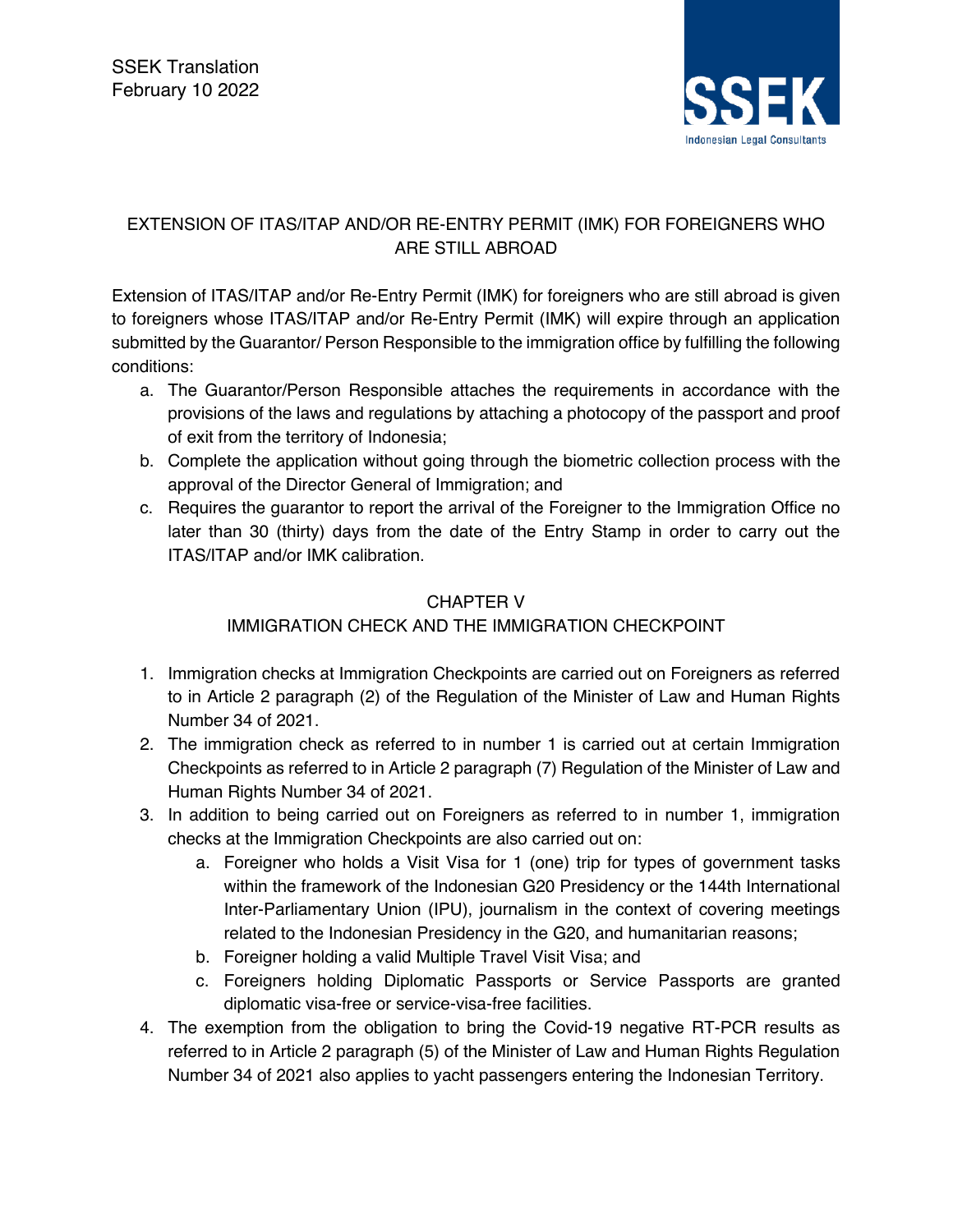

- 5. Provide entry permits for foreign citizens holding Permanent Stay Permits (ITAP) who are outside the territory of Indonesia for more than 1 (one) year as long as the Permanent Stay Permit (ITAP) and Re-Entry Permit (IMK) are still valid.
- 6. Electronic visas ending in DN cannot be used to travel into the territory of Indonesia.
- 7. Foreigners from certain countries with a high rate of spread of Covid-19 as referred to in Article 4 of the Regulation of the Minister of Law and Human Rights Number 34 of 2021 must be refused for entry.
- 8. Foreigners who cannot show evidence of valid Covid-19 negative RT-PCR results and evidence of having received the full dose of Covid-19 vaccine must be refused entry based on the recommendation of the competent authority in the health sector.
- 9. The refusal to enter the territory of Indonesia is carried out in accordance with the provisions of the laws and regulations.

## CHAPTER VI IMMIGRATION SUPERVISION

- 1. Foreigners who are proven to have violated public order in the implementation of health protocols may be subject to sanctions in accordance with the provisions of the laws and regulations in the field of immigration.
- 2. The imposition of sanctions as referred to in number 1 is carried out after receiving a recommendation from the agency that carries out the handling of Covid-19.

## CHAPTER VII **CONCLUSION**

- 1. With the stipulation of this guideline, the Guideline for Granting Immigration Visas and Stay Permits During the Handling of Corona Virus Disease 2019 (Covid-19) and National Economy Recovery Number IMI-0196.GR.01.01 Year 2021 is revoked and declared invalid.
- 2. Theis Guideline is effective on 04 February 2022.

Stipulated in Jakarta On February 03, 2022 Plt. DIRECTOR GENERAL OF IMMIGRATION